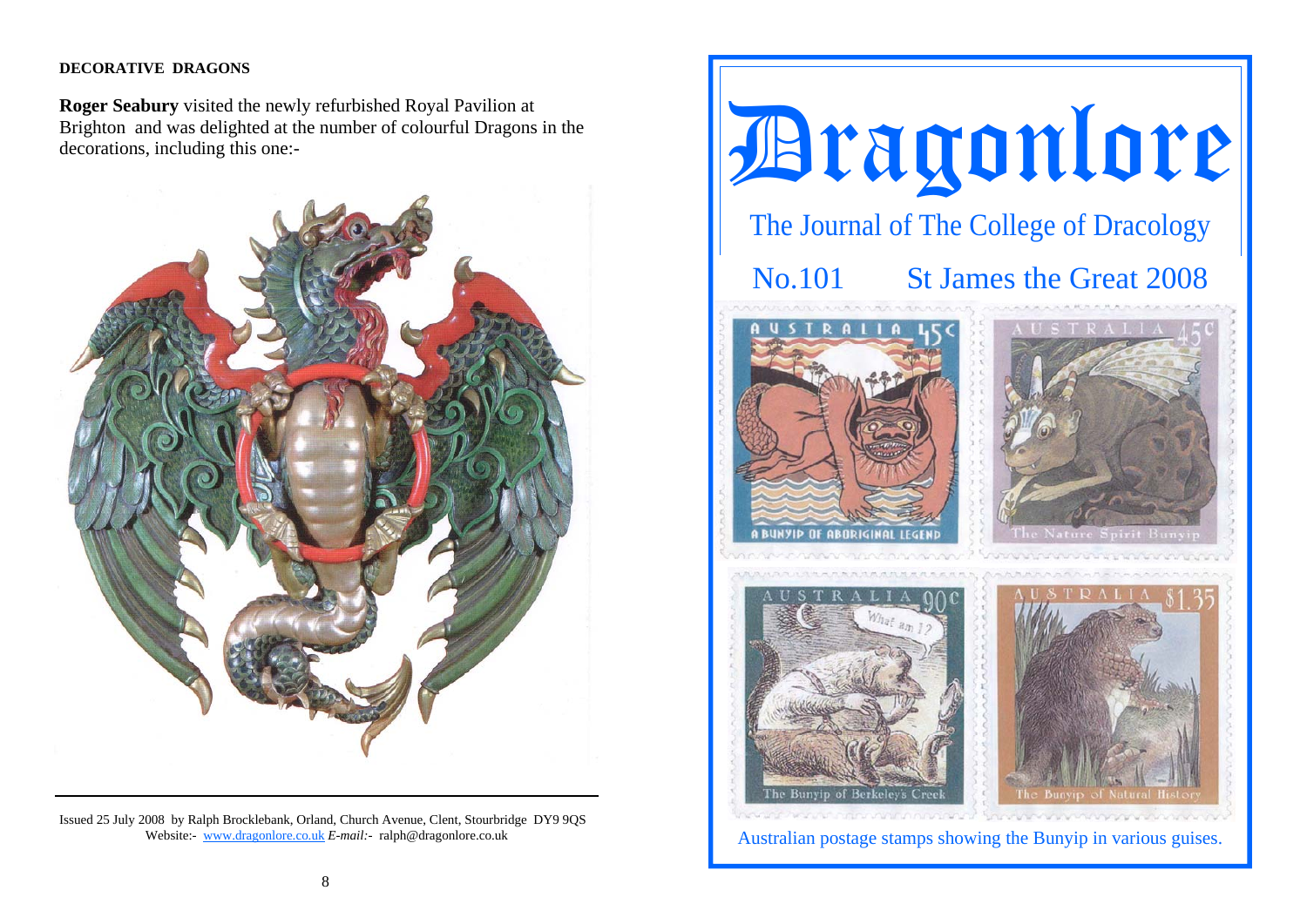

# **The College of Dracology for the Study of Fabulous Beasts**

*James ben Zebedee was one of the earliest of the disciples of Jesus, and is mentioned in the Gospels as being present at most of the major events described. Later, he came into dispute with the Jewish authorities and was martyred in 44 AD in Jerusalem, being beheaded under Herod Agrippa. His remains were taken to Compostella in northern Spain, which became a centre for pilgrimages. Legend has it that he had been there himself on one of his journeys to preach the Gospel, and his emblem of the scallop shell has been widely used as a mark of honour for those who had visited his shrine. His feast day falls on 25 July. He is known as "The Great" to distinguish him from that other disciple, James the brother of our Lord.* 

The Bunyip featured in our A to Z in No 13 and was described thus: "A huge watermonster like a bull-headed seal (though descriptions vary) that occurs in tales told by Australian aboriginal people." Now **Richard d'Apice** has sent a mass of information on the creature, which starts with the statement:- Dragonlore is incomplete without the archetypal Australian dragon, the Bunyip. Regrettably, I cannot yet find an heraldic use of the beast [Richard is the President of Heraldry Australia].

In 1994 Australia Post issued a highly popular series of four postage stamps which featured different images of the Bunyip (*see cover*):-

## **A Bunyip of Aboriginal Legend 45c**

Aboriginal artist Toogarr Morrison depicted his bunyip as part human and part spirit, and it is the guardian of the waterholes in the south-west of Western Australia which is Morrison's home territory. This bunyip has a flat tail which is used to strike the water and lure passers-by to their doom.

## **The Nature Spirit Bunyip 45c**

David Lancashire drew on a traditional European depiction of the monster in art. He saw his bunyip as something akin to the mediaeval gargoyle.

## **The Bunyip of Berkeley's Creek 90c**

Ron Brooks' illustration adapted from the 1973 children's picture book *The Bunyip of Berkeley's Creek* is now a classic image known to over two generations of young Australians. His amiable and endearing bunyip peers into a mirror, asking, "What am  $I$ ?"

### **MYTHS and MONSTERS – unravelling the Truth**

This was the title of an imaginative exhibition in the Birmingham Museum and Art Gallery, that Stuart Emerson took me to see. In amongst paintings such as "Theseus and the Minotaur" by Edward Burne-Jones, Picasso's Minotaur and others showing

the Roc, Harpy, Sphinx, Centaur and Satyrs, there were craft objects from their collections including exquisite Chinese dragon-infested pottery and embroidery, Gothic gargoyles, an antler-headed mask, and even a Jenny Haniver. But the chief attraction lay in half-a-dozen huge animatronic models that waved their arms, blinked, growled, hissed and made convincing movements, of a giant Yeti, a fearsome Dragon, a three-headed Chimaera that roared from the lion's head, bleated from the goat's and hissed most malevolently from the serpent's head on the end of its tail, besides a Unicorn, a Cyclops devouring the leg of a deer (*right*), and an Alien from Outer Space. It is not surprising in this present age that the captions, in spite of asking lots of questions and encouraging the viewers to come to their own decisions, all hinted at materialistic origins of the myths, whether as incompletely observed natural phenomena, or speculative explanations of unfamiliar discoveries such as fossil dinosaur bones. Only in the case of the Chimaera was there a hint that this creature might have been purely symbolic, an intellectual invention, and nowhere was there a suggestion that ancient people may have experienced these monsters in their dreams. Nevertheless, the exhibition was well conceived and brilliantly



executed, with lots of opportunities for children to take part and "do their own thing." The people who devised it and put it on deserve to be congratulated. It is open until 31<sup>st</sup> August.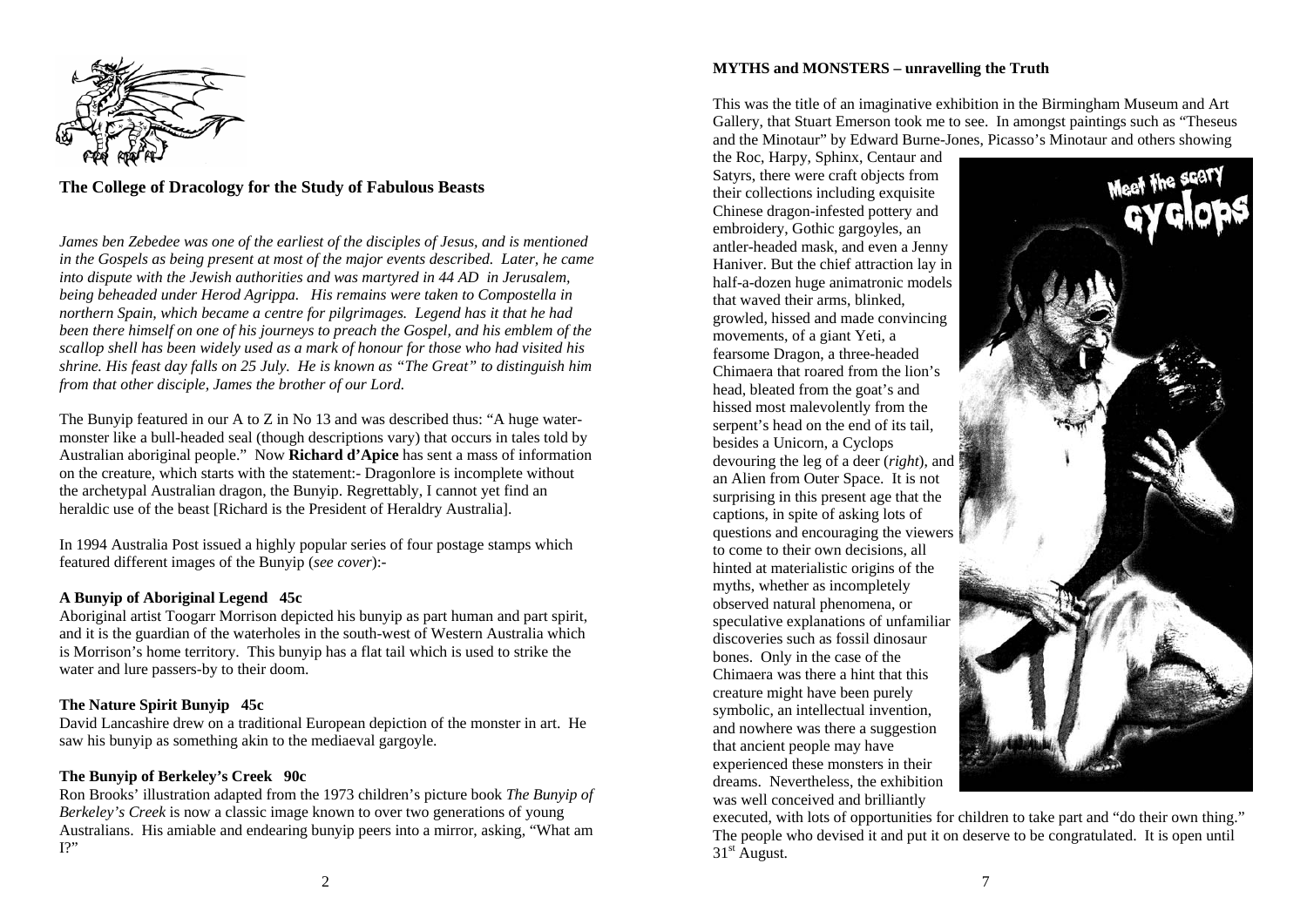## **FEEDBACK (1)**

The drawings by Peter Vos showing a young Griffin hatching from an egg (No 98 and below) raise some searching questions about Griffin natural history. The youngster (chick?) is shown with a hooked beak already well developed and therefore unable to suckle. Although we have seen a depiction of a mother Griffin suckling its young, evidently having been born as cubs with soft mouth parts, perhaps (as with mules and hinnies) there are two distinct breeds of this fabulous creature, one the hybrid offspring of a cock eagle with a lioness and the other the result of mating between a lion and a hen eagle, the former giving birth to cubs and the latter laying eggs. Those that hatched from eggs would naturally not have to suckle, being primarily bird-like, unlike those born as cubs. Would either of these result in a Friggin? Kevin Greaves is convinced that all Griffins are hybrids, and thus infertile, so was the mother Griffin we saw suckling foster children? Obviously, more research is needed, but in the mean time perhaps there is scope for a new heraldic charge. It having been established that all extant heraldic Griffins are undoubtedly male, and since Lionesses have now been admitted as heraldic beasts, could we now see some genuine female Griffins in the field of heraldry? Would they be Hen Griffins or Griffinesses?



geboorte un con grilliver.

uit de jeugd van een griff joen

## **FEEDBACK (2)**

Stephen Slater was reminded by the picture of the Tarasque in No 99 (page 5) that he had actually seen this monster on a visit to Tarascon.. It was unceremoniously lying dumped in a back-street garage, and was only brought out for the annual parade, being rather like the well-known Snap in Norwich.

## **The Bunyip of Natural History \$1.35**

Marg Towt depicted what is perhaps the most plausible-looking creature of all in the series. It is based on the reports of settlers last century whose strange experiences in the Australian bush convinced many that bunyips really existed.

The Bunyip is an old Aboriginal legend which has somehow over the years become ingrained in Australian folklore. No one is quite sure when the first white settlers heard the story of the Bunyip but it is now a well-known tale and most Australian children have at least heard of the Bunyip and most probably picture the Bunyip as some kind of large monster-type creature.

In fact the Bunyips are actually the Aboriginal spirits and haunt rivers, swamps, creeks and billabongs. The main goal for these hauntings is to cause nocturnal terror to humans by eating people or animals in their vicinity. They are renowned for their terrifying bellowing cries in the night and it is told that some Aborigines have been too frightened to approach any water source where a Bunyip might be waiting to devour them. The Bunyip's favourite prey is said to be women.

White settlers did on occasion report Bunyip sightings and many more have gone looking for it but it is hard to determine what to look for as different Aboriginal tribes rarely give similar visual accounts of the Bunyip. Some say it looks like a huge snake with a beard and a mane, others say it looks like a huge furry half-human beast with a long neck and a head like a bird or a gorilla-type animal (similar to the American Bigfoot).

Most Australians consider the Bunyip to be just a creature of myth although some scientists believe it did exist and was actually a dinosaur (*Diprotodon*) that has been extinct for 20,000 years. This could be an explanation for the myth which has become firmly entrenched in Australian Legend.

Common anatomical features in Aboriginal drawings of the Bunyip include a horselike tail, flippers, and walrus-like tusks or horns – though one image looks to my mind more like an armoured beaver. Indeed, the Bunyip legend is thought to be attributable to seals that occasionally get caught in the higher reaches of Australia's vast river systems, calling and rising out of the water before disappearing again. Still, I'm not sure I'd want to meet even one of these more furry versions of the Bunyip in the middle of the night. R d'A

*This is a slightly shortened version of the text that Richard sent. Spirit-creatures that frequently change their shape are common to many ancient experiences from the dream-world (compare the Greek Lamia and Proteus), and attempts to explain them in physical terms as misrepresented beavers or seals or whatever are equally widespread in this materialistic age. As for the scientists' belief in a dinosaur, one must ask, were there Aboriginal people around 20,000 years ago, or were dinosaurs supposed to survive very much later in Australia than elsewhere? Cartoonists often draw cavemen with dinosaurs in the background or even as pets, but scientists should know better. Whatever the true explanation, we are grateful to Richard for his comprehensive exposition. Our original definition was all right, as far as it went.*